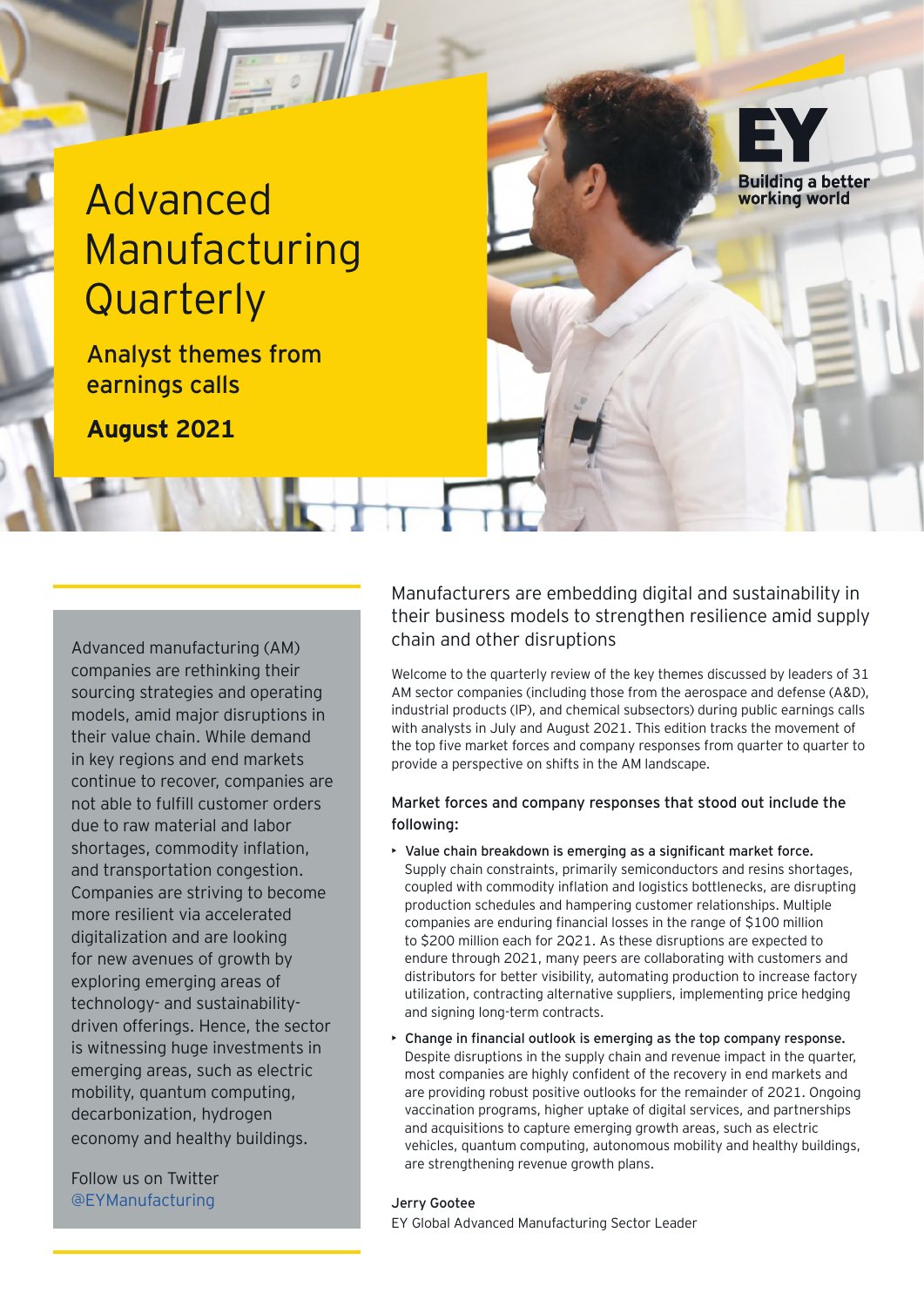#### Top five market forces

| 2Q21       |    |                            |  |
|------------|----|----------------------------|--|
|            | 1. | Demand patterns            |  |
| <b>New</b> | 2. | Investors                  |  |
|            | 3. | Sustainability initiatives |  |
|            | 4. | Public health              |  |
| <b>New</b> | 5. | Value chain breakdown      |  |



## Demand patterns

Trends in key customer segments and regions impacting demand for products and services

- Key end markets continue to recover and companies expect year-over-year (YoY) double-digit growth across warehousing, residential and commercial construction, mobility, consumer durables, industrials, and home and personal care.
- Almost all regions are witnessing robust growth, with Asia (primarily China) and North America growing stronger than Europe (UK, Germany), Latin America and the Middle East, due to opening borders, supported by ongoing vaccination programs.
- Demand in commercial aerospace remained low due to subdued international travel, with recovery to 2019 levels not expected before 2024.



### Sustainability initiatives

Sustainable product and operations, decarbonization and the circular economy

- Stricter sustainability reporting guidelines, such as the EU Corporate Sustainability Reporting Directive and the U.S. Securities and Exchange Commission's public consultation on climate-related disclosures, coupled with an urgency to meet decarbonization targets, are making manufacturers position sustainability as a centerpiece in their growth strategies and operating models.
- Peers are also realizing the tremendous value that a sustainable enterprise can generate, via new service-driven revenue opportunities, by establishing markets for new products and becoming a responsible enterprise.
- Many are winning multimillion-dollar contracts, primarily for sustainable products and end markets, including electric vehicles, renewable energy, green buildings, energy-efficient engines, recyclable packaging and green refrigerants.

#### 1Q21

- 1. Demand patterns
- 2. Public health
- 3. Sustainability initiatives
- 4. Intensity of competitive rivalry
- 5. Consumption behavior

#### Investors New

Investor expectations for improved financial performance

- Improved cash positions are enabling manufacturers to focus on share repurchases, dividends and deleveraging, and even to pursue strategic opportunities.
- Decentralization efforts, LEAN implementation, targeted M&As and divestments are some top strategies that peers are deploying to maximize investor returns.
- Peers are focusing on maintaining strong balance sheets and driving margins via increasing share of high-margin services business, and strengthening of marketing teams and customer relationships.



COVID-19 pandemic

- The recent surge in COVID-19 cases due to the emergence of the Delta variant is again creating uncertainty; however, ongoing strength in many end markets supports robust financial outlooks of peers.
- Companies are planning for recovery by closely monitoring the rollout of vaccines in key regions, which is directly correlated with the recovery in demand. Many are hiring additional employees and investing in resources to increase production.
- Many peers strive to achieve operational excellence via cost reductions and restructuring to navigate the ongoing COVID-19 impact, including inflationary and supply chain challenges.

As companies set carbon-neutral or carbon-negative goals, supply chains are a natural target for reduced emissions, particularly through optimized manufacturing and vehicle electrification in logistics. Planning effectively for tomorrow — or 2035 — also means taking steps forward today, and while a net-zero supply chain isn't easy to achieve, know that smarter use of resources can have a big impact both on your bottom line and the health of the planet.  $\begin{array}{c} 66 \\ \text{As} \\ \text{opt} \end{array}$ 

Glenn A. Steinberg, EY Global Supply Chain and Operations Leader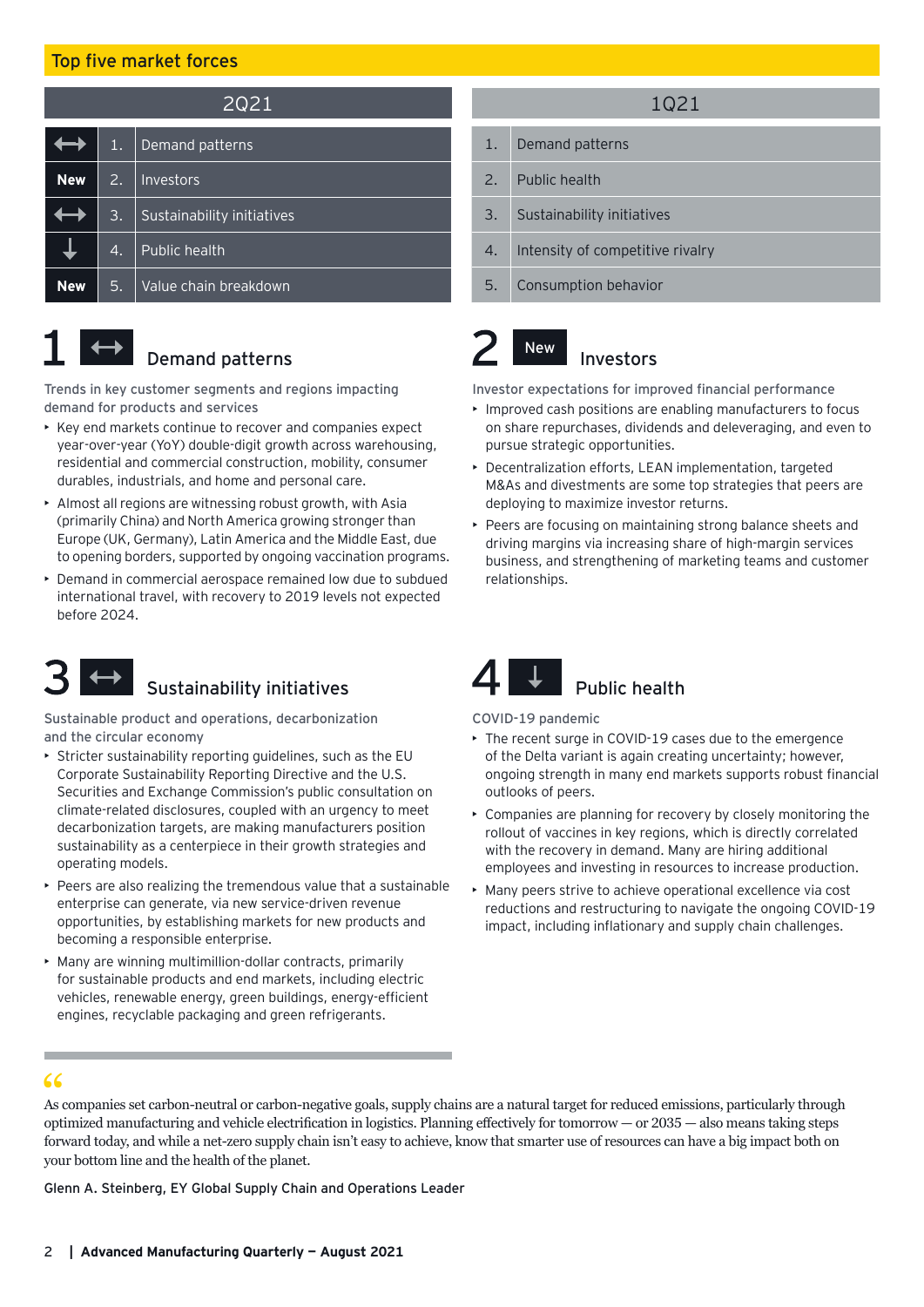#### Value chain breakdown **New**

New supply chain constraints and supplier failure disrupting production schedule

- Raw material shortages and transportation bottlenecks, especially semiconductors and resins shortages, and longer lead times due to route congestions, is adversely impacting production plans, working capital, product pricing and customer relationships.
- Peers are enduring significant financial head winds, with sales of at least three large manufacturers impacted in the range of \$100 million to \$200 million each for 2Q21.
- As material shortages and supply chain issues are expected to endure through 2021, many peers are implementing mitigation strategies, such as collaborating with customers and distributors for better visibility, automating production to increase utilization, contracting alternative suppliers, and implementing price hedging and long-term contracts.

#### Top five company responses

| 2021 |    |                                          |  |
|------|----|------------------------------------------|--|
|      | 1. | Change in financial outlook              |  |
|      | 2. | Business reorganization or restructuring |  |
|      | 3. | Competitive positioning                  |  |
|      | 4. | Product design and innovation            |  |
|      | 5. | Working capital and cash flow management |  |



## Change in financial outlook

Changing forecasts for revenues, margins or earnings per share

- Most companies are providing robust positive outlooks and expecting sales to grow in double digits for the remainder of 2021, driven by recovery in end markets and higher uptake of digital services.
- The return of variable costs, which were absent a few quarters ago due to the COVID-19 impact, coupled with navigating current capacity constraints and supply disruptions, is resulting in margin pressures for a few peers.
- Many are providing robust top-line growth plans driven by partnerships and acquisitions within and outside the sector (primarily technology) to capture market shares in emerging growth areas, such as electric vehicles, quantum computing, autonomous mobility and healthy buildings.



Market share, new division and brand launches, pricing strategy, and speed to market

• AM peers are closely monitoring and evaluating their product pricing strategy to account for the rising costs. Many are increasing product prices to maintain margins.

### While the value chain challenges and the complexity of global  $\epsilon$ <br>While the value chain challenges and the complexity of glob<br>operations are enormous, emerging technologies have also redefined what's possible: delivering visibility where it has never existed before, bringing order to data that spans the globe, and replacing gut instincts and guesswork with analytics-driven insights

Sachin Lulla, EY Advanced Manufacturing & Mobility, Global Digital Strategy & Transformation Leader



#### 1Q21

- 1. Competitive positioning
- 2. Business reorganization or restructuring
- 3. Change in financial outlook
- 4. Product design and innovation
- 5. Working capital and cash flow management

## Business reorganization or restructuring

Transforming company structures to meet strategic goals and market demands

- Restructuring plans to improve labor productivity, digitize supply chain and standardize practices, including IT systems across the organization, are improving profit margins as much as 100% YoY.
- Several companies are simplifying organization structures by divesting non-core businesses and continuing to decentralize business units to improve accountability and ownership.
- Peers are also focusing on supply chain reshoring and manufacturing plant optimization with many consolidating their manufacturing sites in response to demand fluctuations.
- Many peers are setting up dedicated teams for negotiating with suppliers and using digital tools, such as predictive analytics, to minimize pricing disruptions.
- Industrial peers partnered with regional players to move their product quickly into local markets.
- One of the aerospace majors tweaked its traditional business model and started selling flight hours, along with traditional aircraft.